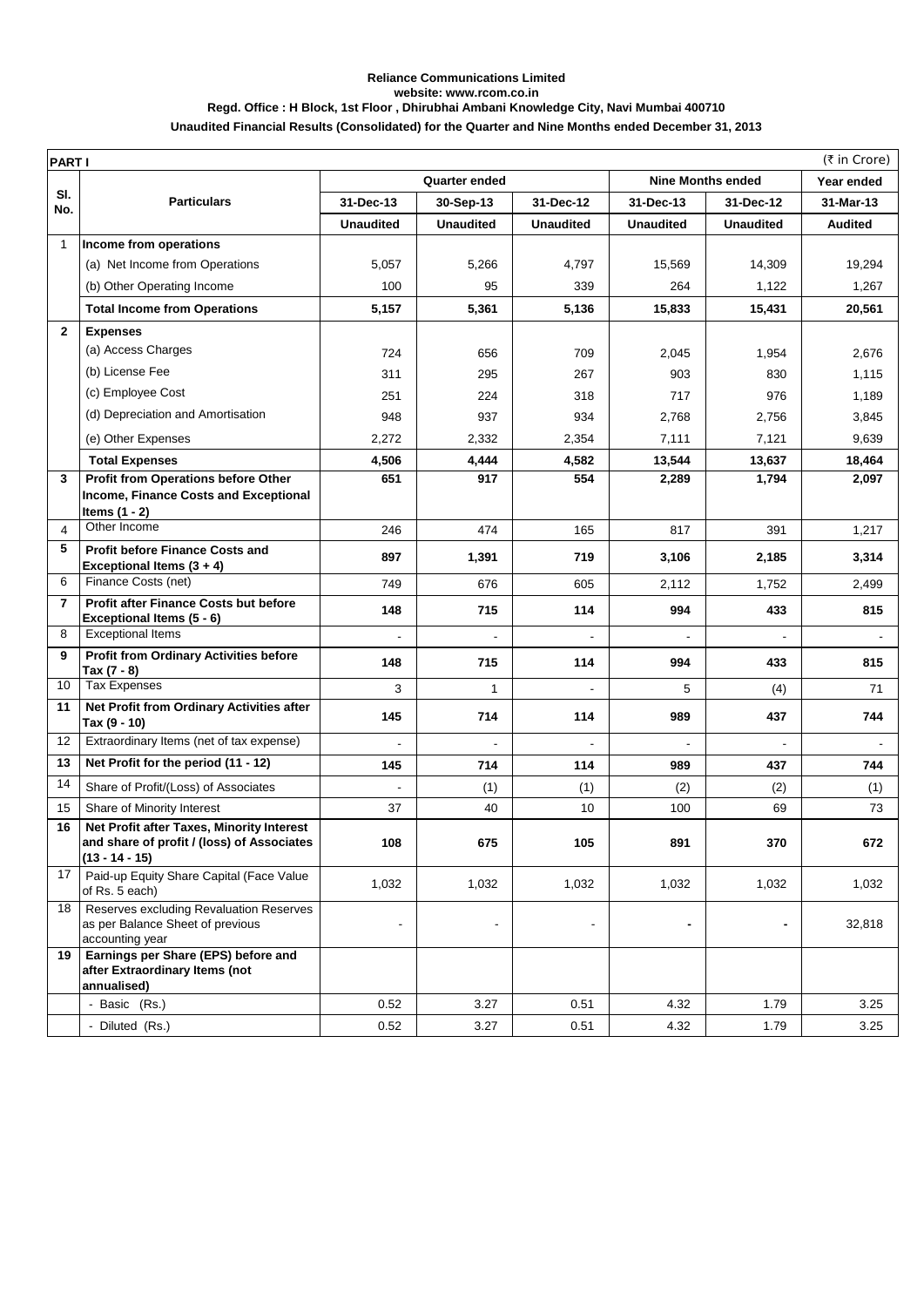| <b>PART II</b>            |                                                                                                 |                  |                  |                  |                          |                           |                |  |
|---------------------------|-------------------------------------------------------------------------------------------------|------------------|------------------|------------------|--------------------------|---------------------------|----------------|--|
| <b>Select Information</b> |                                                                                                 |                  |                  |                  |                          |                           |                |  |
|                           | <b>Particulars</b>                                                                              | Quarter ended    |                  |                  | <b>Nine Months ended</b> |                           | Year ended     |  |
| SI.<br>No.                |                                                                                                 | 31-Dec-2013      | 30-Sep-2013      | 31-Dec-2012      | 31-Dec-2013              | 31-Dec-2012               | 31-Mar-2013    |  |
|                           |                                                                                                 | <b>Unaudited</b> | <b>Unaudited</b> | <b>Unaudited</b> | <b>Unaudited</b>         | <b>Unaudited</b>          | <b>Audited</b> |  |
| A                         | <b>Particulars of Shareholding</b>                                                              |                  |                  |                  |                          |                           |                |  |
| $\mathbf 1$               | <b>Public Shareholding</b>                                                                      |                  |                  |                  |                          |                           |                |  |
|                           | Number of Shares                                                                                | 664,717,704      | 664,718,324      | 663,318,324      | 664,717,704              | 663,318,324               | 663,318,324    |  |
|                           | Percentage of Shareholding                                                                      | 32.20%           | 32.20%           | 32.14%           | 32.20%                   | 32.14%                    | 32.14%         |  |
| 2                         | <b>Promoters and Promoter Group</b><br>Shareholding                                             |                  |                  |                  |                          |                           |                |  |
|                           | (a) Pledged / Encumbered                                                                        |                  |                  |                  |                          |                           |                |  |
|                           | - Number of Shares                                                                              | Nil              | Nil              | Nil              | Nil                      | Nil                       | Nil            |  |
|                           | - Percentage of Shares (as a % of the<br>total shareholding of promoters and<br>Promoter Group) | N.A.             | N.A.             | N.A.             | N.A.                     | N.A.                      | N.A.           |  |
|                           | - Percentage of Shares (as a % of the<br>total share capital of the company)                    | N.A.             | N.A.             | N.A.             | N.A.                     | N.A.                      | N.A.           |  |
|                           | (b) Non-encumbered                                                                              |                  |                  |                  |                          |                           |                |  |
|                           | - Number of Shares                                                                              | 1,399,309,177    | 1,399,308,557    | 1,400,708,557    | 1,399,309,177            | 1,400,708,557             | 1,400,708,557  |  |
|                           | - Percentage of Shares (as a % of the<br>total shareholding of promoters and<br>Promoter Group) | 100.00%          | 100.00%          | 100.00%          | 100.00%                  | 100.00%                   | 100.00%        |  |
|                           | - Percentage of Shares (as a % of the<br>total share capital of the company)                    | 67.80%           | 67.80%           | 67.86%           | 67.80%                   | 67.86%                    | 67.86%         |  |
| в                         | <b>Investor Complaints</b>                                                                      |                  |                  |                  |                          |                           |                |  |
|                           | <b>Particulars</b>                                                                              |                  |                  |                  |                          | Quarter ended 31-Dec-2013 |                |  |
|                           | Pending at the beginning of the quarter                                                         |                  |                  |                  |                          | Nil                       |                |  |
|                           | Received during the quarter                                                                     |                  |                  |                  |                          | 11                        |                |  |
|                           | Disposed off during the quarter                                                                 |                  |                  |                  |                          | 11                        |                |  |

Remaining unresolved at the end of the quarter **Segment wise Revenue, Results and Capital Employed**

| (₹ in Crore)<br>Segment wise Revenue, Results and Capital Employed |                                             |                  |                      |                          |                          |                  |                |
|--------------------------------------------------------------------|---------------------------------------------|------------------|----------------------|--------------------------|--------------------------|------------------|----------------|
| SI.                                                                | <b>Particulars</b>                          |                  | <b>Quarter ended</b> |                          | <b>Nine Months ended</b> |                  | Year ended     |
| No.                                                                |                                             | 31-Dec-13        | 30-Sep-13            | 31-Dec-12                | 31-Dec-13                | 31-Dec-12        | 31-Mar-13      |
|                                                                    |                                             | <b>Unaudited</b> | <b>Unaudited</b>     | <b>Unaudited</b>         | <b>Unaudited</b>         | <b>Unaudited</b> | <b>Audited</b> |
|                                                                    | <b>Segment Revenue</b>                      |                  |                      |                          |                          |                  |                |
|                                                                    | (a) India Operation                         | 4.637            | 4.624                | 4,493                    | 13.920                   | 13,250           | 17,784         |
|                                                                    | (b) Global Operation                        | 1.090            | 1,139                | 1,188                    | 3,360                    | 3.617            | 4,928          |
|                                                                    | <b>Total</b>                                | 5,727            | 5,763                | 5,681                    | 17,280                   | 16,867           | 22,712         |
|                                                                    | Less: Inter segment revenue                 | 324              | 369                  | 380                      | 1,071                    | 1.045            | 1,484          |
|                                                                    | <b>Income from Operations</b>               | 5,403            | 5,394                | 5,301                    | 16,209                   | 15,822           | 21,228         |
| $\overline{2}$                                                     | <b>Segment Results</b>                      |                  |                      |                          |                          |                  |                |
|                                                                    | Profit / (Loss) before Tax and Finance Cost |                  |                      |                          |                          |                  |                |
|                                                                    | from each segment                           |                  |                      |                          |                          |                  |                |
|                                                                    | (a) India Operation                         | 804              | 840                  | 564                      | 2,328                    | 1.560            | 1.808          |
|                                                                    | (b) Global Operation                        | 93               | 110                  | 155                      | 337                      | 625              | 956            |
|                                                                    | <b>Total</b>                                | 897              | 950                  | 719                      | 2,665                    | 2,185            | 2,764          |
|                                                                    | Add: Unallocable Revenue                    |                  | 441                  |                          | 441                      |                  | 550            |
|                                                                    | Less: Finance Costs (net)                   | 749              | 676                  | 605                      | 2,112                    | 1,752            | 2,499          |
|                                                                    | Less : Exceptional Items                    |                  |                      | $\overline{\phantom{a}}$ |                          | -                |                |
|                                                                    | <b>Total Profit before Tax</b>              | 148              | 715                  | 114                      | 994                      | 433              | 815            |
| 3                                                                  | <b>Capital Employed</b>                     |                  |                      |                          |                          |                  |                |
|                                                                    | (Segment assets - Segment liabilities)      |                  |                      |                          |                          |                  |                |
|                                                                    | (a) India Operation                         | 64.514           | 65,337               | 62,760                   | 64.514                   | 62,760           | 64,194         |
|                                                                    | (b) Global Operation                        | 10,426           | 10,733               | 10,168                   | 10,426                   | 10,168           | 9,881          |
|                                                                    | (c) Others/ Unallocable                     | 2,122            | 2,376                | 5,287                    | 2,122                    | 5,287            | 2,047          |
|                                                                    | Total                                       | 77,062           | 78.446               | 78,215                   | 77,062                   | 78,215           | 76,122         |

Nil